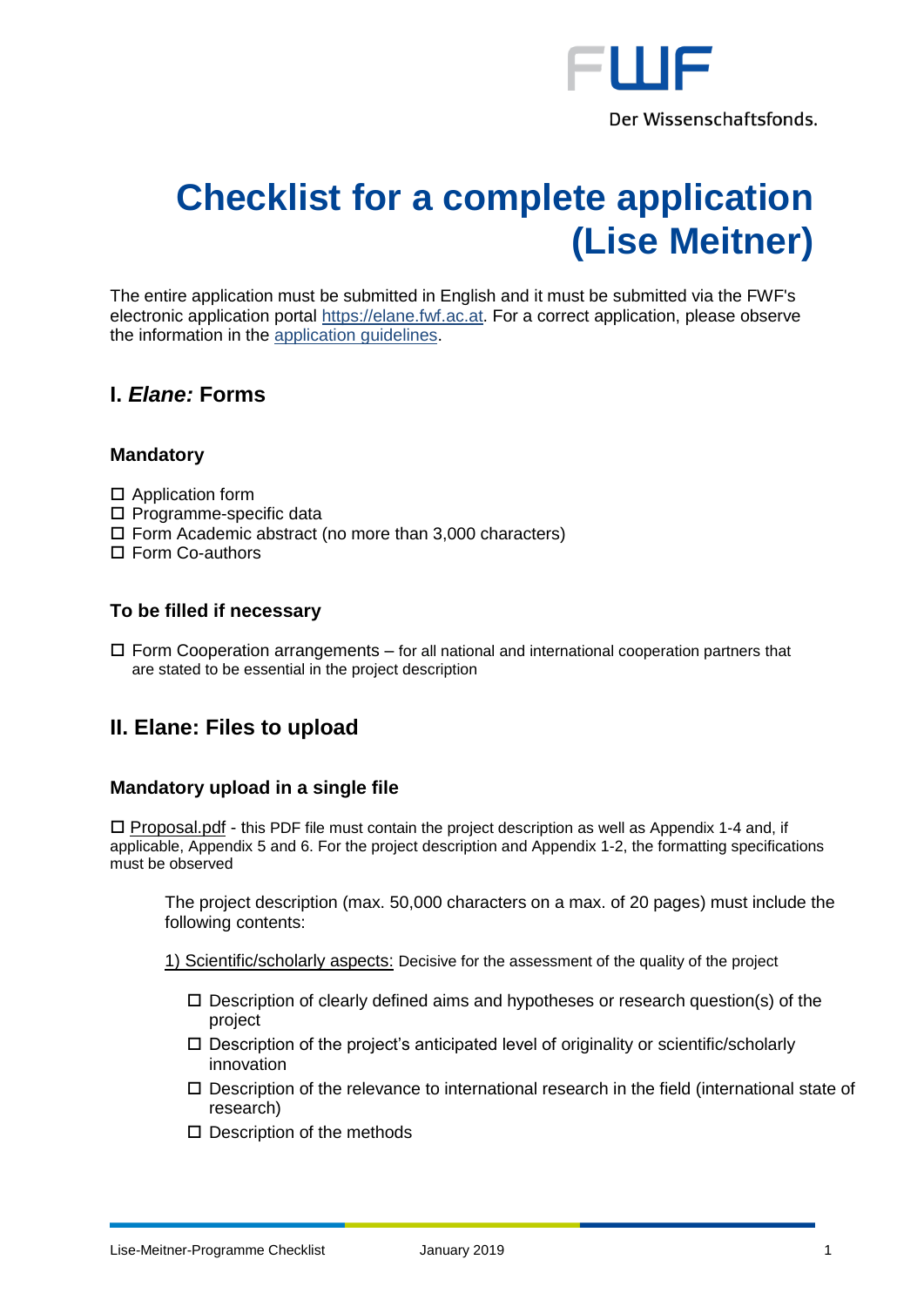

- $\Box$  Description of the planned cooperation arrangements (national and/or international)
- $\square$  Presentation of the work plan and timeline
- Description of all potentially ethical, safety-related, or regulatory aspects. Important: this aspect should be addressed briefly in the text even if the applicant believes the project does not raise any ethical issues.
- $\square$  Description of all potentially sex-specific and gender-related aspects. Important: this aspect should be addressed briefly in the text even if the applicant believes the project does not raise any sex-specific and gender-related issues.

#### 2) Programme specific aspects

 $\Box$  Information on the chosen research institution and career development

#### 3) Annexes

- $\Box$  Annex 1: List of works cited in the application (References) on max. 5 pages
- Annex 2: Academic curriculum vitae and description of previous research achievements of the applicant and the co-applicant (no more than three pages per person).
- $\Box$  Annex 3: Career plan to be signed by the applicant and the co-applicant (no more than 2 pages)
- Annex 4: Co-applicant's letter of recommendation
- Annex 5: If applicable: Confirmations of national and international cooperation partners (collaboration letters, no more than 1 page) that are stated to be essential in the project description
- $\Box$  Annex 6: If applicable one additional letter of recommendation

# **III Attachments:**

#### **Mandatory file to be uploaded (attachment)**

 $\square$  Publication lists.pdf – For FWF internal use only!

Publication list for the last 5 years of the applicant and co-applicant, broken down into peer-reviewed and non-peer-reviewed.

# **Optional files to be uploaded (attachment):**

- $\Box$  Cover\_Letter.pdf Letter accompanying the application
- $\Box$  Negative list.pdf List with names of reviewers who are to be excluded from the review of the application for various reasons (max. 3 names)